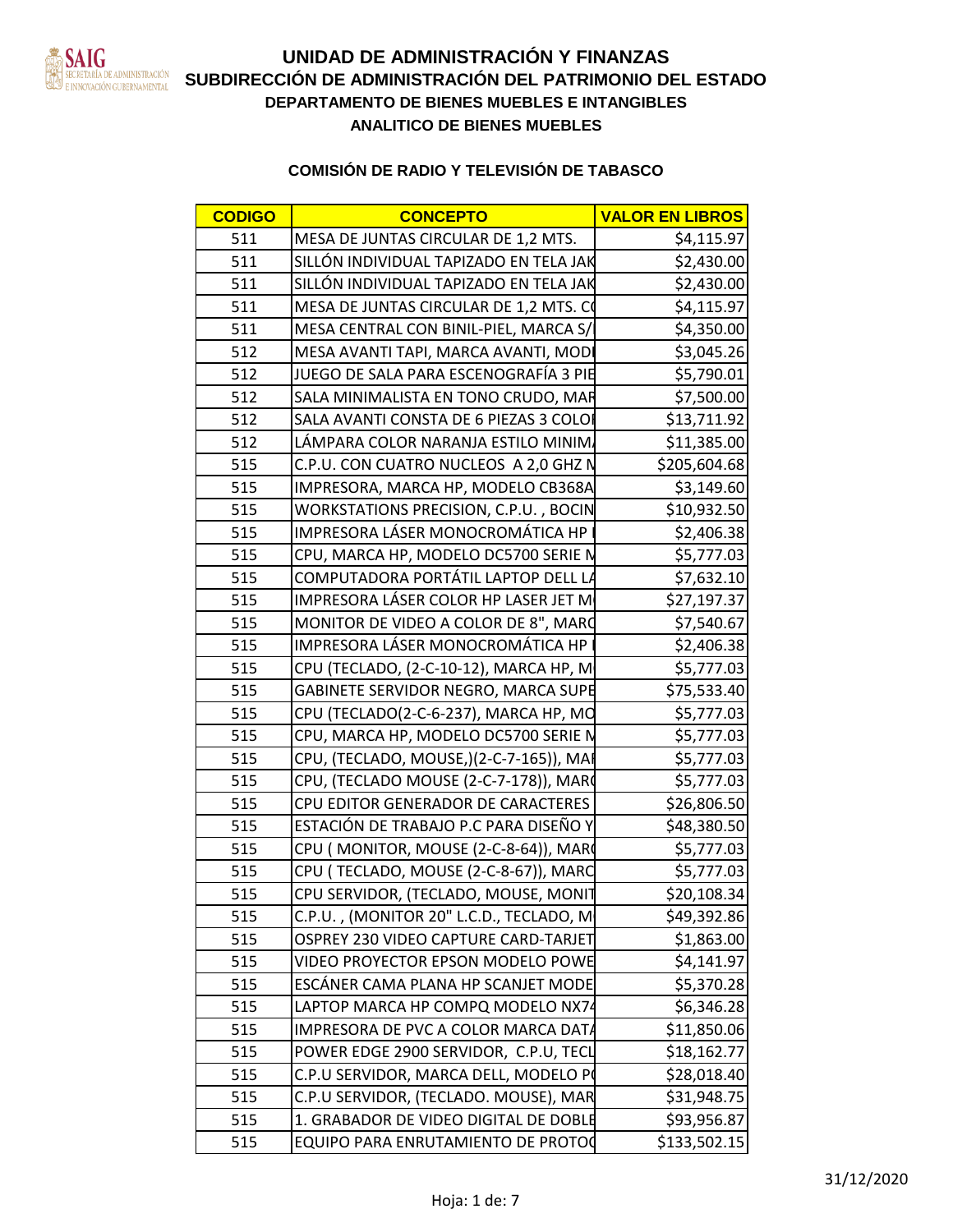

# **DEPARTAMENTO DE BIENES MUEBLES E INTANGIBLES** ETARÍADE ADMINISTRACIÓN<br>Indiación gubernamental **SUBDIRECCIÓN DE ADMINISTRACIÓN DEL PATRIMONIO DEL ESTADO ANALITICO DE BIENES MUEBLES UNIDAD DE ADMINISTRACIÓN Y FINANZAS**

| <b>CODIGO</b> | <b>CONCEPTO</b>                              | <b>VALOR EN LIBROS</b> |
|---------------|----------------------------------------------|------------------------|
| 515           | SERVIDOR DE REPRODUCCIÓN/GRABACIÓN           | \$1,078,800.00         |
| 515           | TELÉFONO (# inv. Sria. Admon. E Innovacio    | \$2,045.51             |
| 515           | CPU (# inv. Sria. Admon. E Innovacion Gub    | \$7,091.22             |
| 515           | CPU (# inv. Sria. Admon. E Innovacion Gub    | \$7,091.22             |
| 515           | MONITOR 19" (# inv. Sria. Admon. E Innova    | \$0.00                 |
| 515           | MONITOR 19" (# inv. Sria. Admon. E Innova    | \$0.00                 |
| 519           | AIRE ACONDICIONADO TIPO SPLIT 18000 B        | \$3,718.23             |
| 519           | AIRE ACONDICIONADO TIPO SPLIT 24000 B        | \$4,726.56             |
| 519           | AIRE ACONDICIONADO DE VENTANA DE 24          | \$3,773.87             |
| 519           | AIRE ACONDICIONADO DE VENTANA DE 24          | \$3,773.87             |
| 519           | AIRE ACONDICIONADO DE VENTANA DE 24          | \$3,773.87             |
| 519           | AIRE ACONDICIONADO DE VENTANA DE 24          | \$3,773.87             |
| 519           | AIRE ACONDICIONADO DE VENTANA DE 24          | \$3,773.87             |
| 519           | AIRE ACONDICIONADO DE VENTANA DE 24          | \$3,773.87             |
| 519           | AIRE ACONDICIONADO DE VENTANA DE 24          | \$3,773.87             |
| 519           | AIRE ACONDICIONADO DE VENTANA DE 24          | \$3,773.87             |
| 519           | AIRE ACONDICIONADO DE VENTANA DE 24          | \$3,773.87             |
| 519           | AIRE ACONDICIONADO DE VENTANA DE 24          | \$3,773.87             |
| 519           | AIRE ACONDICIONADO DE VENTANA DE 24          | \$3,815.14             |
| 519           | AIRE ACONDICIONADO DE VENTANA DE 24          | \$3,815.14             |
| 519           | AIRE ACONDICIONADO DE VENTANA DE 24          | \$3,815.14             |
| 519           | AIRE ACONDICIONADO TIPO VENTANA (MA          | \$4,837.20             |
| 519           | AIRE ACONDICIONADO TIPO VENTANA (MA          | \$4,837.20             |
| 519           | SISTEMA DE AIRE ACONDICIONADO DE PRE         | \$27,535.50            |
| 519           | MINISPLIT RHEEM 1800 BTU V220 UNIDAD         | \$3,930.53             |
| 519           | MINISPLIT RHEEM 1800 BTU V220 UNIDAD         | \$3,930.53             |
| 519           | MINI SPLIT 24000 BTUS, MARCA LG, MODE        | \$5,804.50             |
| 519           | AIRE ACONDICIONADO TIPO SPLIT 18000 B        | \$3,718.23             |
| 519           | UNIDAD EVAPORADORA (ACONDICIONADO            | \$5,454.90             |
| 519           | AIRE ACONDICIONADO TIPO SPLIT 24000 B        | \$4,726.56             |
| 519           | RELOJ HUELLA DIGITAL, MARCA TIMEWOR          | \$3,619.13             |
| 521           | PANTALLA LED SAMSUNG 55" ULTRA HD 4          | \$11,074.00            |
| 521           | PANTALLA DE 32" LED HDMI HD TRIPLE XD        | \$2,007.00             |
| 521           | PANTALLA DE 42" LED SMART TV, MARCA I        | \$3,506.70             |
| 521           | INTERFAS DE AUDIO PROFECIONAL USB 2X         | \$1,729.21             |
| 521           | MINI CONVERTER - SDI TO HDMI MARCA B         | \$2,023.62             |
| 521           | MICROFONO ALAMBRICO TIPO MARACA, N           | \$2,053.20             |
| 521           | AUDIFONO PROFESIONAL, MARCA SENNH            | \$2,399.81             |
| 521           | AUDIFONO PROFESIONAL, MARCA SENNHI           | \$2,399.81             |
| 521           | Altavoz Amplificado de 2 vías. Peso: 12.2 lr | \$3,471.30             |
| 521           | Altavoz Amplificado de 2 vías. Peso: 12.2 li | \$3,471.30             |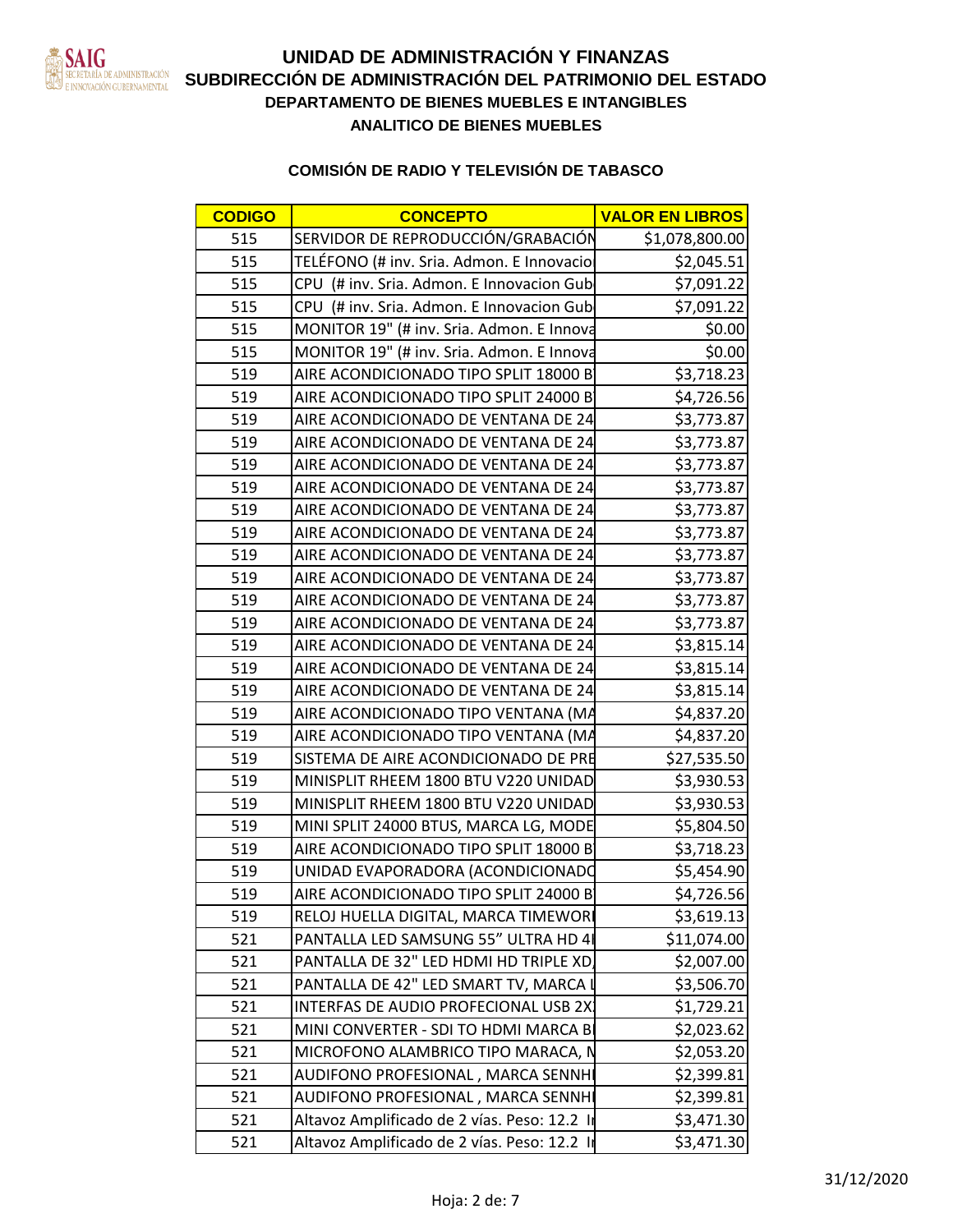

| <b>CODIGO</b> | <b>CONCEPTO</b>                              | <b>VALOR EN LIBROS</b> |
|---------------|----------------------------------------------|------------------------|
| 521           | Altavoz Amplificado de 2 vías. Peso: 12.2 li | \$3,471.30             |
| 521           | Altavoz Amplificado de 2 vías. Peso: 12.2 I  | \$3,471.30             |
| 521           | Altavoz Amplificado de 2 vías. Peso: 12.2 lr | \$3,471.30             |
| 521           | Altavoz Amplificado de 2 vías. Peso: 12.2 lr | \$3,471.30             |
| 521           | Altavoz Amplificado de 2 vías. Peso: 12.2 lr | \$3,471.30             |
| 521           | PANTALLA LCD DE 32", MARCA SONY, MOD         | \$4,356.96             |
| 521           | PANTALLA LCD DE 32", MARCA SONY, MOD         | \$4,356.96             |
| 521           | KEYERS AVANZADOS, INCREMENTA KEYS D          | \$5,568.00             |
| 521           | CONSOLA DE 56 CANALES, INCLUYE: DOS TA       | \$56,409.76            |
| 521           | CAJA DE TALLY DE 8 CISRCUITOS DE CIERRE      | \$167,040.00           |
| 521           | SWITCHER DE VIDEO, MARCA SONY, MOD           | \$179,950.80           |
| 521           | <b>GENERADOR DE PATRONES, MARCA HARR</b>     | \$4,983,360.00         |
| 521           | Altavoz Amplificado de 2 vías. Peso: 12.2 lr | \$3,471.30             |
| 521           | Altavoz Amplificado de 2 vías. Peso: 12.2 lr | \$3,471.30             |
| 521           | Altavoz Amplificado de 2 vías. Peso: 12.2 lr | \$3,471.30             |
| 521           | HIBRIDO, CONTROL, MARCA AEQ, MODELO          | \$5,563.82             |
| 521           | HIBRIDO, CONTROL, MARCA AEQ, MODELO          | \$5,563.82             |
| 521           | MICROFONO FIJO CON SOPORTE ARTICULA          | \$27,447.46            |
| 521           | MICROFONO FIJO CON SOPORTE ARTICULA          | \$27,447.46            |
| 521           | CONSOLA DE 40 CANALES, CONSOLA DIGIT         | \$55,087.70            |
| 521           | MICROFONO Y RECEPTOR. SISTEMA INALAI         | \$2,745.26             |
| 521           | MICROFONO Y RECEPTOR. SISTEMA INALAI         | \$2,745.26             |
| 521           | MICROFONO Y RECEPTOR. SISTEMA INALAI         | \$2,745.26             |
| 521           | MICROFONO INALAMBRICO CON RECEPTO            | \$2,752.35             |
| 521           | MICROFONO INALAMBRICO CON RECEPTO            | \$2,752.35             |
| 521           | KIT INALAMBRICO UHF CON RECEPTOR PAR         | \$2,998.02             |
| 521           | KIT INALAMBRICO UHF CON RECEPTOR PAR         | \$2,998.02             |
| 521           | SIST. INALÁMBRICO DE COMUNICACIOIN (         | \$3,021.90             |
| 521           | SIST. INALÁMBRICO DE COMUNICACIOIN (         | \$3,021.90             |
| 521           | TELEVISOR SAMSUNG DE LED 55", MARCA          | \$5,970.00             |
| 521           | TELEVISOR SAMSUNG DE LED 55", MARCA          | \$5,970.00             |
| 521           | MICROFONO INALAMBRICO CON RECEPTO            | \$2,752.35             |
| 521           | MICROFONO INALAMBRICO CON RECEPTO            | \$2,752.35             |
| 521           | MICROFONO INALAMBRICO CON RECEPTO            | \$2,752.35             |
| 521           | SIST. INALÁMBRICO DE COMUNICACIOIN (         | \$3,021.90             |
| 521           | SISTEMA INHALAMBRICO DE COMUNICACI           | \$3,021.90             |
| 521           | SISTEMA INHALAMBRICO DE COMUNICACI           | \$3,021.90             |
| 521           | SIST. INALÁMBRICO DE COMUNICACIOIN (         | \$6,034.78             |
| 521           | SIST. INALÁMBRICO DE COMUNICACIOIN (         | \$6,034.78             |
| 523           | TARJETA DE MEMORIA DE ESTADO SÓLIDO          | \$7,012.42             |
| 523           | TARJETA DE MEMORIA DE ESTADO SÓLIDO          | \$7,012.42             |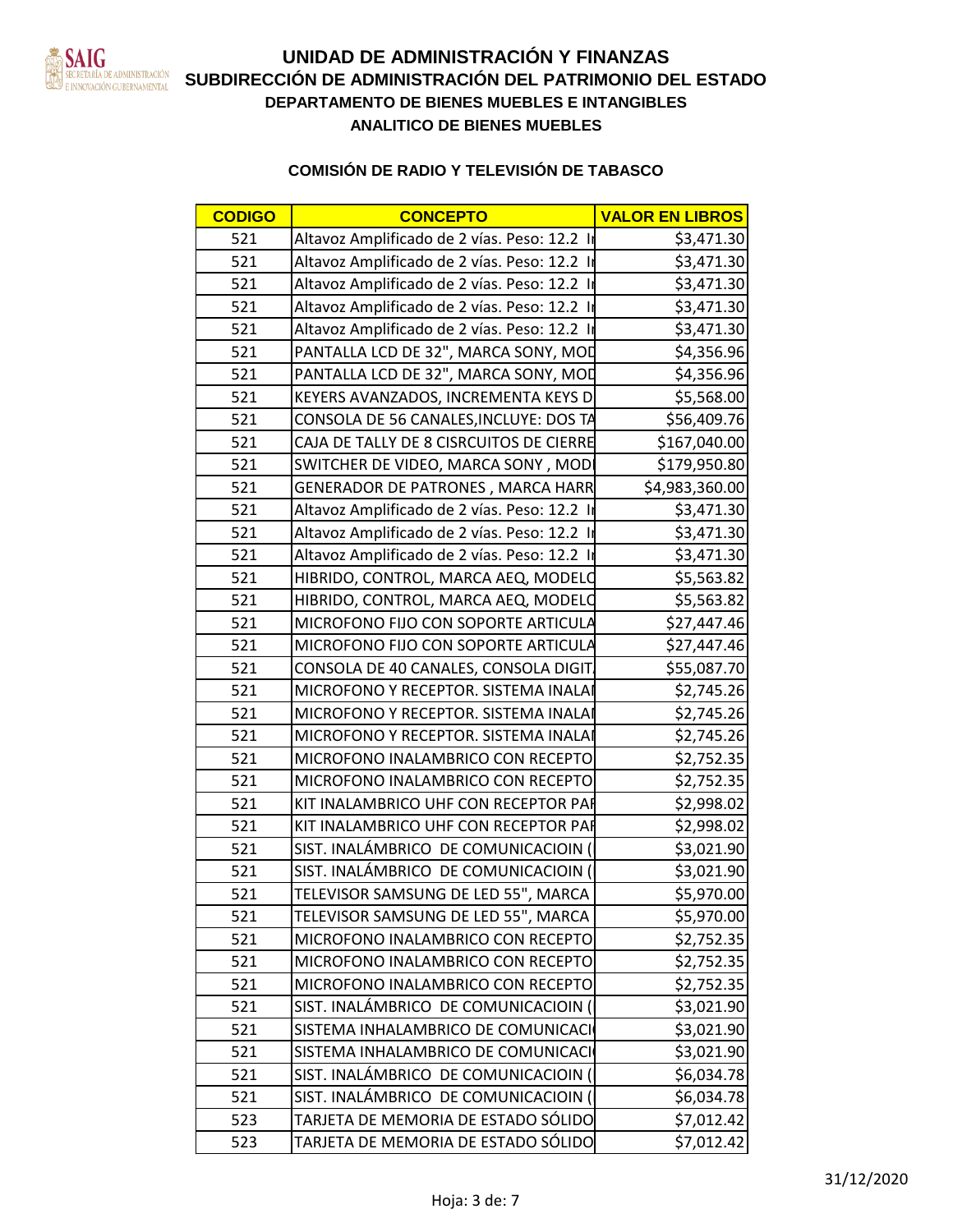

| ARJETA DE MEMORIA DE ESTADO SÓLIDO<br>ARJETA DE MEMORIA DE ESTADO SÓLIDO<br>ARJETA DE MEMORIA DE ESTADO SÓLIDO                                                                                                                                   |  |  |  |
|--------------------------------------------------------------------------------------------------------------------------------------------------------------------------------------------------------------------------------------------------|--|--|--|
|                                                                                                                                                                                                                                                  |  |  |  |
|                                                                                                                                                                                                                                                  |  |  |  |
|                                                                                                                                                                                                                                                  |  |  |  |
| TARJETA DE MEMORIA DE ESTADO SÓLIDO<br>IKAN, KIT DE LUCES , MARCA ONYX-IKAN, N<br>IKAN, KIT DE LUCES , MARCA ONYX-IKAN, N<br>VIDEOCAMARA 4K CON SENSOR 1/3"3 CM                                                                                  |  |  |  |
|                                                                                                                                                                                                                                                  |  |  |  |
| \$100 138                                                                                                                                                                                                                                        |  |  |  |
|                                                                                                                                                                                                                                                  |  |  |  |
|                                                                                                                                                                                                                                                  |  |  |  |
|                                                                                                                                                                                                                                                  |  |  |  |
|                                                                                                                                                                                                                                                  |  |  |  |
|                                                                                                                                                                                                                                                  |  |  |  |
|                                                                                                                                                                                                                                                  |  |  |  |
|                                                                                                                                                                                                                                                  |  |  |  |
| VIDEOCAMARA 4K CON SENSOR 1/3"3 CM<br>VIDEOCAMARA 4K CON SENSOR 1/3"3 CM<br>VIDEOCAMARA 4K CON SENSOR 1/3"3 CM<br>RECHARGEABLE BATTERY, MARCA SONY, M<br>RECHARGEABLE BATTERY, MARCA SONY, M<br>RECHARGEABLE BATTERY, MARCA SONY, M<br>RECHARGEA |  |  |  |
|                                                                                                                                                                                                                                                  |  |  |  |
|                                                                                                                                                                                                                                                  |  |  |  |
|                                                                                                                                                                                                                                                  |  |  |  |
|                                                                                                                                                                                                                                                  |  |  |  |
|                                                                                                                                                                                                                                                  |  |  |  |
|                                                                                                                                                                                                                                                  |  |  |  |
|                                                                                                                                                                                                                                                  |  |  |  |
| Cámara de Video Con tres sensores CMOS                                                                                                                                                                                                           |  |  |  |
|                                                                                                                                                                                                                                                  |  |  |  |
|                                                                                                                                                                                                                                                  |  |  |  |
| 523 TRIPIE PARA SOPORTAR UN PESO DE 4 KC<br>523 TRIPIE PARA SOPORTAR UN PESO DE 4 KG<br>73 Cámara de Video Con tres sensores CMOS                                                                                                                |  |  |  |
|                                                                                                                                                                                                                                                  |  |  |  |
| ╤╤╤╪╤═══                                                                                                                                                                                                                                         |  |  |  |
| Cámara de Video Con tres sensores CMOS<br>Cámara de Video Con tres sensores CMOS<br>Cámara de Video Con tres sensores CMOS<br>Cámara de Video Con tres sensores CMOS<br>\$206,278.46                                                             |  |  |  |
|                                                                                                                                                                                                                                                  |  |  |  |
|                                                                                                                                                                                                                                                  |  |  |  |
|                                                                                                                                                                                                                                                  |  |  |  |
| $$206,278.4$<br>\$206,278.4                                                                                                                                                                                                                      |  |  |  |
|                                                                                                                                                                                                                                                  |  |  |  |
| AOS \$206,27                                                                                                                                                                                                                                     |  |  |  |
|                                                                                                                                                                                                                                                  |  |  |  |
|                                                                                                                                                                                                                                                  |  |  |  |
|                                                                                                                                                                                                                                                  |  |  |  |
| 523 TRIPIE PARA SOPORTAR UN PESO DE 4 KG 6<br>523 TRIPIE PARA SOPORTAR UN PESO DE 4 KG 6<br>523 Cámara de Video Con tres sensores CMOS<br>523 Cámara de Video Con tres sensores CMOS<br>523 Cámara de Video Con tres sensores CMOS<br>529 PIA    |  |  |  |
|                                                                                                                                                                                                                                                  |  |  |  |
|                                                                                                                                                                                                                                                  |  |  |  |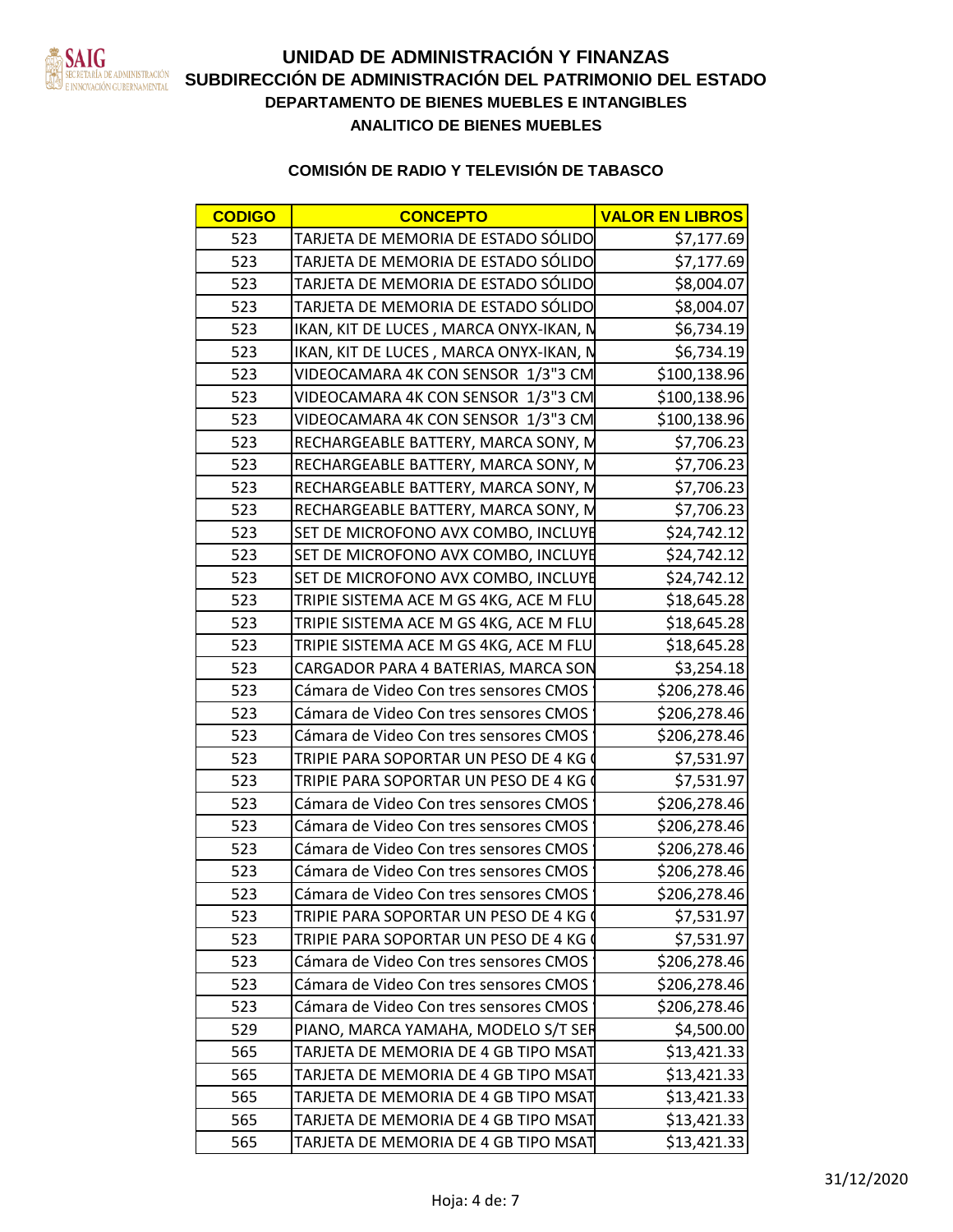

# **DEPARTAMENTO DE BIENES MUEBLES E INTANGIBLES** ETARÍADE ADMINISTRACIÓN<br>Indiación gubernamental **SUBDIRECCIÓN DE ADMINISTRACIÓN DEL PATRIMONIO DEL ESTADO ANALITICO DE BIENES MUEBLES UNIDAD DE ADMINISTRACIÓN Y FINANZAS**

| TARJETA DE MEMORIA DE 4 GB TIPO MSAT<br>TARJETA DE DISTRIBUCIÓN DE FLUJOS DE T<br>TARJETA DE DISTRIBUCIÓN DE FLUJOS DE T<br>MINI CONVERTER - HDMI TO SDI 4K, MARC<br>MINI CONVERTER - HDMI TO SDI 4K, MARC<br>MINI CONVERTER - ANALOG TO SDI                         |  |  |  |
|----------------------------------------------------------------------------------------------------------------------------------------------------------------------------------------------------------------------------------------------------------------------|--|--|--|
|                                                                                                                                                                                                                                                                      |  |  |  |
|                                                                                                                                                                                                                                                                      |  |  |  |
|                                                                                                                                                                                                                                                                      |  |  |  |
|                                                                                                                                                                                                                                                                      |  |  |  |
|                                                                                                                                                                                                                                                                      |  |  |  |
|                                                                                                                                                                                                                                                                      |  |  |  |
| WAMWTTRO BIDIRECCIONAL PARA SECCI<br>RADIO ENLACE DE DATOS 4,9-6Ghz. POE<br>WATTMETRO BIDIRECCIONAL PARA SECO<br>WATTMETRO BIDIRECCIONAL PARA SECO<br>MATROX, ENCODER/DECODER PARA DI                                                                                |  |  |  |
|                                                                                                                                                                                                                                                                      |  |  |  |
|                                                                                                                                                                                                                                                                      |  |  |  |
| <b>ADN 82</b>                                                                                                                                                                                                                                                        |  |  |  |
|                                                                                                                                                                                                                                                                      |  |  |  |
|                                                                                                                                                                                                                                                                      |  |  |  |
|                                                                                                                                                                                                                                                                      |  |  |  |
|                                                                                                                                                                                                                                                                      |  |  |  |
|                                                                                                                                                                                                                                                                      |  |  |  |
| MATROX, ENCODER/DECODER PARA DISTRET \$17,206<br>CARGA FANTASMA DE 3 KW, MARCA COAX \$15,096<br>MATROX, ENCODER/DECODER PARA DISTRET \$17,69<br>5 AMPLIFICADOR DE PODER 2 CANALES, MAI<br>5 CODIFICADOR DE VIDEO MULTIPLE, MARCA<br>5 CODIF                          |  |  |  |
|                                                                                                                                                                                                                                                                      |  |  |  |
|                                                                                                                                                                                                                                                                      |  |  |  |
|                                                                                                                                                                                                                                                                      |  |  |  |
|                                                                                                                                                                                                                                                                      |  |  |  |
|                                                                                                                                                                                                                                                                      |  |  |  |
|                                                                                                                                                                                                                                                                      |  |  |  |
|                                                                                                                                                                                                                                                                      |  |  |  |
|                                                                                                                                                                                                                                                                      |  |  |  |
|                                                                                                                                                                                                                                                                      |  |  |  |
|                                                                                                                                                                                                                                                                      |  |  |  |
|                                                                                                                                                                                                                                                                      |  |  |  |
|                                                                                                                                                                                                                                                                      |  |  |  |
| C 21 200 27                                                                                                                                                                                                                                                          |  |  |  |
| $\frac{631,888.27}{631,388.27}$                                                                                                                                                                                                                                      |  |  |  |
|                                                                                                                                                                                                                                                                      |  |  |  |
| $\frac{251,388.2}{531,388.27}$                                                                                                                                                                                                                                       |  |  |  |
|                                                                                                                                                                                                                                                                      |  |  |  |
| <b>C21 288</b><br>$\frac{120}{1}$                                                                                                                                                                                                                                    |  |  |  |
|                                                                                                                                                                                                                                                                      |  |  |  |
| \$38.365.2                                                                                                                                                                                                                                                           |  |  |  |
| 638365                                                                                                                                                                                                                                                               |  |  |  |
| 565 MONITOR DE MODULACION FM ESTEREO,<br>565 MONITOR DE MODULACION FM ESTEREO,<br>565 MONITOR DE MODULACION FM ESTEREO,<br>565 MONITOR DE MODULACION FM ESTEREO,<br>565 MONITOR DE MODULACION FM ESTEREO,<br>565 MONITOR DE MODULACION FM EST<br>$\frac{1}{540.081}$ |  |  |  |
|                                                                                                                                                                                                                                                                      |  |  |  |
|                                                                                                                                                                                                                                                                      |  |  |  |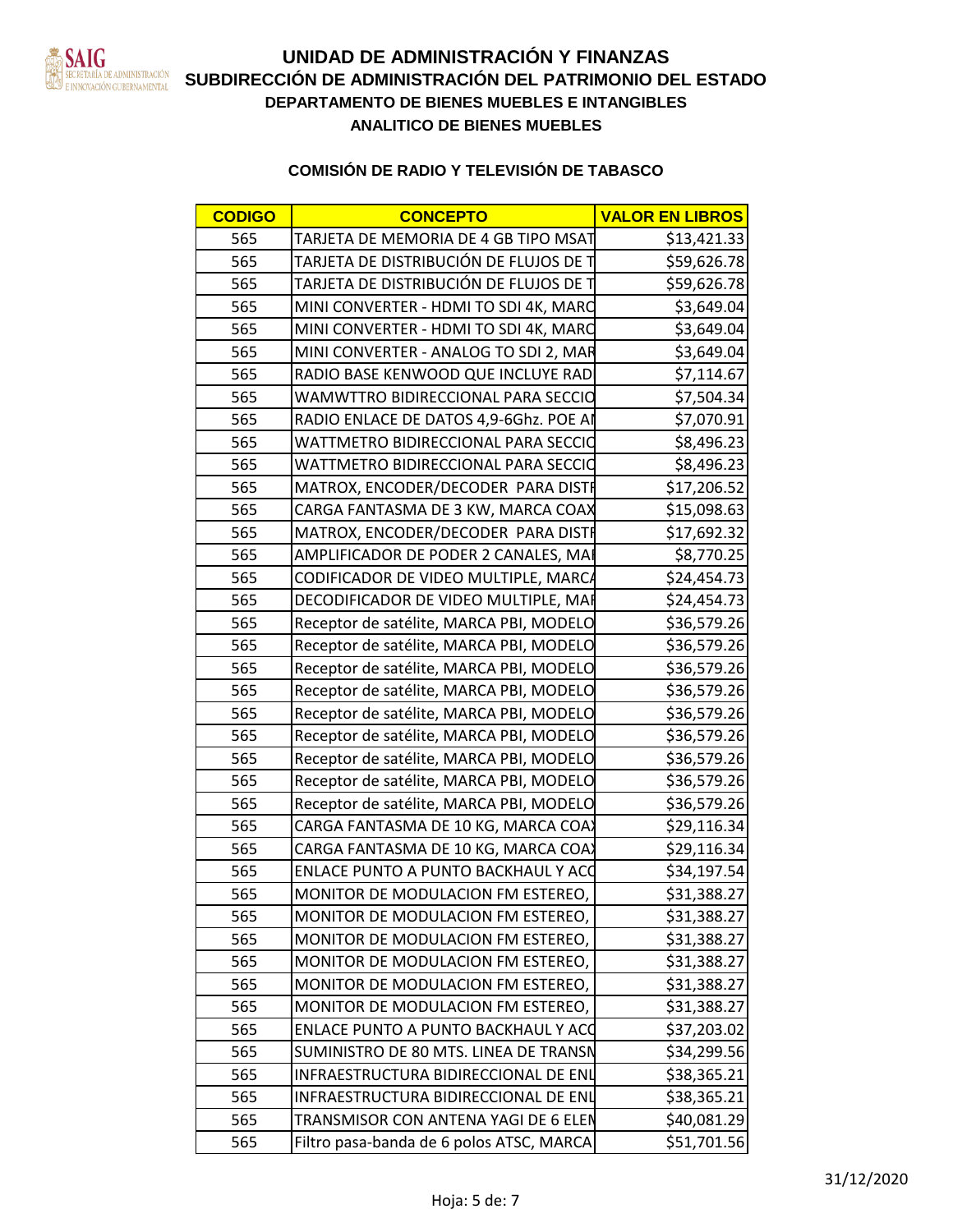

| <b>CODIGO</b> | <b>CONCEPTO</b>                                                           | <b>VALOR EN LIBROS</b>       |
|---------------|---------------------------------------------------------------------------|------------------------------|
| 565           | Filtro pasa-banda de 6 polos ATSC, MARCA                                  | \$51,701.56                  |
| 565           | ESTACIONES DE INTERCOM FIJAS, MARCA                                       | \$44,056.80                  |
| 565           | PROCESADOR DE AUDIO, MARCA ORBAN,                                         | \$27,096.30                  |
| -565          | EXCITADOR DE RADIODIFUSION EN FRECUI                                      | \$49,710.76                  |
| 565           | <b>EXCITADOR DE RADIODIFUSION EN FRECU</b>                                | \$49,710.76                  |
| 565           | <b>PROCESADRO DE AUDIO Y GENERADOR DE</b>                                 | \$51,000.44                  |
| - 565         | <b>PROCESADRO DE AUDIO Y GENERADOR DE</b>                                 | \$51,000.44                  |
| -565          | PROCESADRO DE AUDIO Y GENERADOR DE                                        | \$51,000.44                  |
| - 565         | TRANSMISOR CON ANTENA YAGI DE 6 ELE                                       | \$56,213.42                  |
| 565           | RECEPTOR CON ANTENA YAGI DE 6 ELEMEN                                      | \$56,213.42                  |
| 565           | TRANSMISOR CON ANTENA YAGI DE 6 ELEN                                      | \$56,213.42                  |
| -565          | RECEPTOR CON ANTENA YAGI DE 6 ELEME                                       | \$56,213.42                  |
| 565           | ANTENA DE FM DE 4 ELEMENTOS, POLARIZ                                      | \$76,458.60                  |
| 565           | Analizador de espectro ATSC/IPTV, MARCA                                   | \$100,255.34                 |
| 565           | Analizador de espectro ATSC/IPTV, MARCA                                   | \$100,255.34                 |
| 565           | Analizador de espectro ATSC/IPTV, MARCA                                   | \$100,255.34                 |
| 565           | Filtro pasa-banda de 6 polos ATSC, MARCA                                  | \$103,403.13                 |
| 565           | <b>DESHIDRATADOR AUTOMATICO, PARA LINE</b>                                | \$104,627.55                 |
| 565           | Antena parabólica laminada de 3.7 metro                                   | \$137,307.80                 |
| 565           | Antena parabólica laminada de 3.7 metros                                  | \$137,307.80                 |
| -565          | Antena parabólica laminada de 3.7 metro                                   | \$137,307.80                 |
| - 565         | ANTENA DE FM DE 6 ELEMENTOS, POLARIZ                                      | \$127,967.55                 |
| - 565         | TRANSMISOR DE FRECUENCIA MODULADA                                         | \$205,537.21                 |
| - 565         | Sistema de enlace digital estudio-planta, vía                             | \$362,858.94                 |
| -565          | Codificador de video MPEG2, MARCA IMAC                                    | \$428,470.70                 |
| -565          | Codificador de video MPEG2, MARCA IMAC                                    | \$428,470.70                 |
| 565           | Codificador de video MPEG2, MARCA IMAC                                    | \$428,470.70                 |
| 565           | ANTENA DE TRANSMISIÓN PARA FRECUENO                                       | \$362,474.87<br>\$225,119.40 |
| 565<br>565    | CONTROL MAESTRO SWITCHER, MARCA PR<br>TRANSMISOR DE FM DE 5KW DE POTENCIA | \$398,427.05                 |
| 565           | TRANSMISOR DE TV, NTSC, VHF, BIII, 2 KW                                   | \$416,471.22                 |
| 565           | ANTENA RECEPTORA SATELITAL, MARCA O                                       | \$478,350.99                 |
| 565           | Analizador de video, incluyendo la opción o                               | \$641,621.63                 |
| 565           | Sistema radiador de televisión, direccional,                              | \$736,380.94                 |
| 565           | TRANSMISOR DE FM DE 10 KW, CON BULBO                                      | \$567,282.55                 |
| 565           | Sistema radiador de televisión, direccional,                              | \$752,155.43                 |
| 565           | TRANSMISOR DE FM DE 20 KW, CON BULBO                                      | \$598,216.66                 |
| 565           | MODULADOR SATELITAL, MARCA NEWTEC                                         | \$699,143.22                 |
| 565           | Sistema radiador de televisión, omnidirecc                                | \$1,185,179.87               |
| 565           | Transmisor de televisión digital, para canal                              | \$2,379,728.52               |
|               | 565   Transmisor de televisión digital, para canal                        | \$2,379,728.52               |